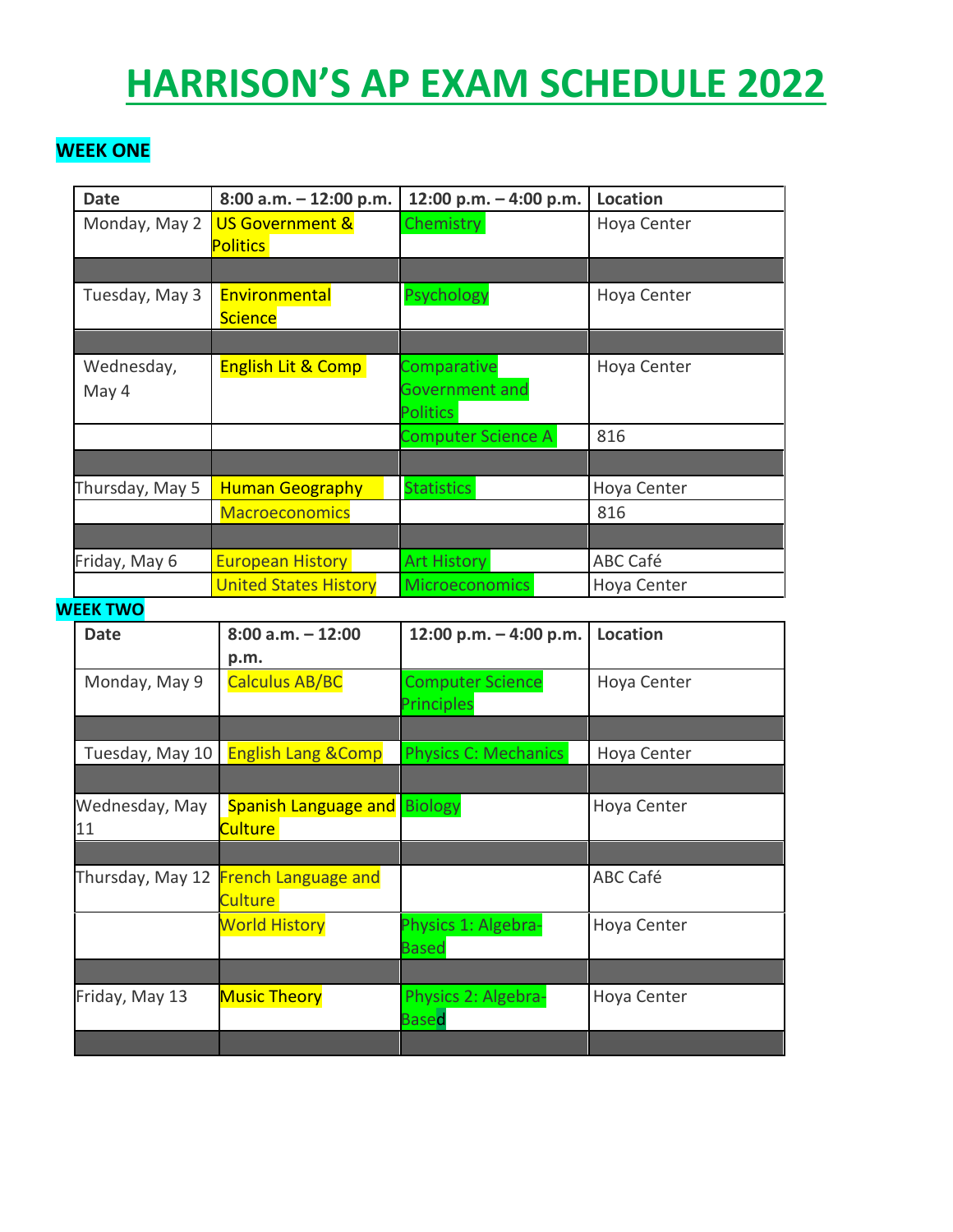### **REMINDERS:**

All students need to be at their testing location no later than 7:45 a.m. for the morning exams and 11:45 p.m. for the afternoon exams.

Students with College Board approved accommodations will receive a pass to their testing location before their testing day.

Any student taking both a morning and afternoon exam will need to bring lunch to make sure they will have enough time to complete both exams.

What Students **Should Bring** to the Exam Room

- Two sharpened No. 2 pencils (with erasers) for completing multiple-choice answer sheets.
- Two pens, with black or dark blue ink only, for completing areas on the exam booklet covers and for free-response questions in most exams.
- Up to 2 calculators with the necessary capabilities if they are taking the AP Biology, Calculus, Chemistry, Environmental Science, Physics, or Statistics Exam. Instruct students to visit **[apstudents.org/courses](http://url503.cobbk12.org/ls/click?upn=QnVQymdXNhN9mB1Yo7ti6HzWEgkJB76rPptPQeZ-2F4QqAA0eV4rm2ei8Tnp3FmH4EhTfKL9rZQnkzQVb4zmcIdA-3D-3Dbdse_W-2BfLYUoUwwI1tuGClKRhhPOSepcZIFoXnUIMjiA717kQ1i13BNQTwwJ9cl-2BWArXr6-2FDxoCbNFrRaplJKtN7fZ8-2FYatcHKGqAwwwvGM9nASH8dIzziuWWcjYw7Yt94mI44T7euba699gVmFOAmoT9iGy-2F5j7aFau1cBZwTZxUSmH3tKFnX55HpzFk2nWcH-2BnJpX82xA7uY8Soc8DW5j5xraNNhdto-2B7T-2B3pOooIhjHsnGK9TrSt8kVKfPR9EH6d7-2F9BfRSJ-2FFQtrqr4VoQw2fnw-3D-3D)** and go to the calculator policy section within their course page for the specific calculator policy.
- A ruler or straightedge if they are taking an AP Physics Exam.
- A government-issued or school-issued photo ID
- Their College Board SSD Accommodations Letter if they are taking an exam with approved testing accommodations.

What Students Should **Not Bring** to the Exam Room

- Electronic equipment (phones, smartwatches, or wearable technology of any kind, laptops, tablet computers, Bluetooth devices, portable listening or recording devices—MP3 player, iPod, etc.—cameras or photographic equipment, devices that can access the internet, separate timers of any type, and any other electronic or communication devices).
	- o **Note:** School-owned and -controlled recording devices that meet AP Program criteria are allowed only for the AP French, German, Italian, and Spanish Language and Culture Exams and the AP Music Theory Exam. School-owned and -controlled computers are allowed for the AP Chinese and Japanese Language and Culture Exams.
- Books, compasses, correction fluid, dictionaries, highlighters, or notes.
- Mechanical pencils, No. 3 pencils, or colored pencils.